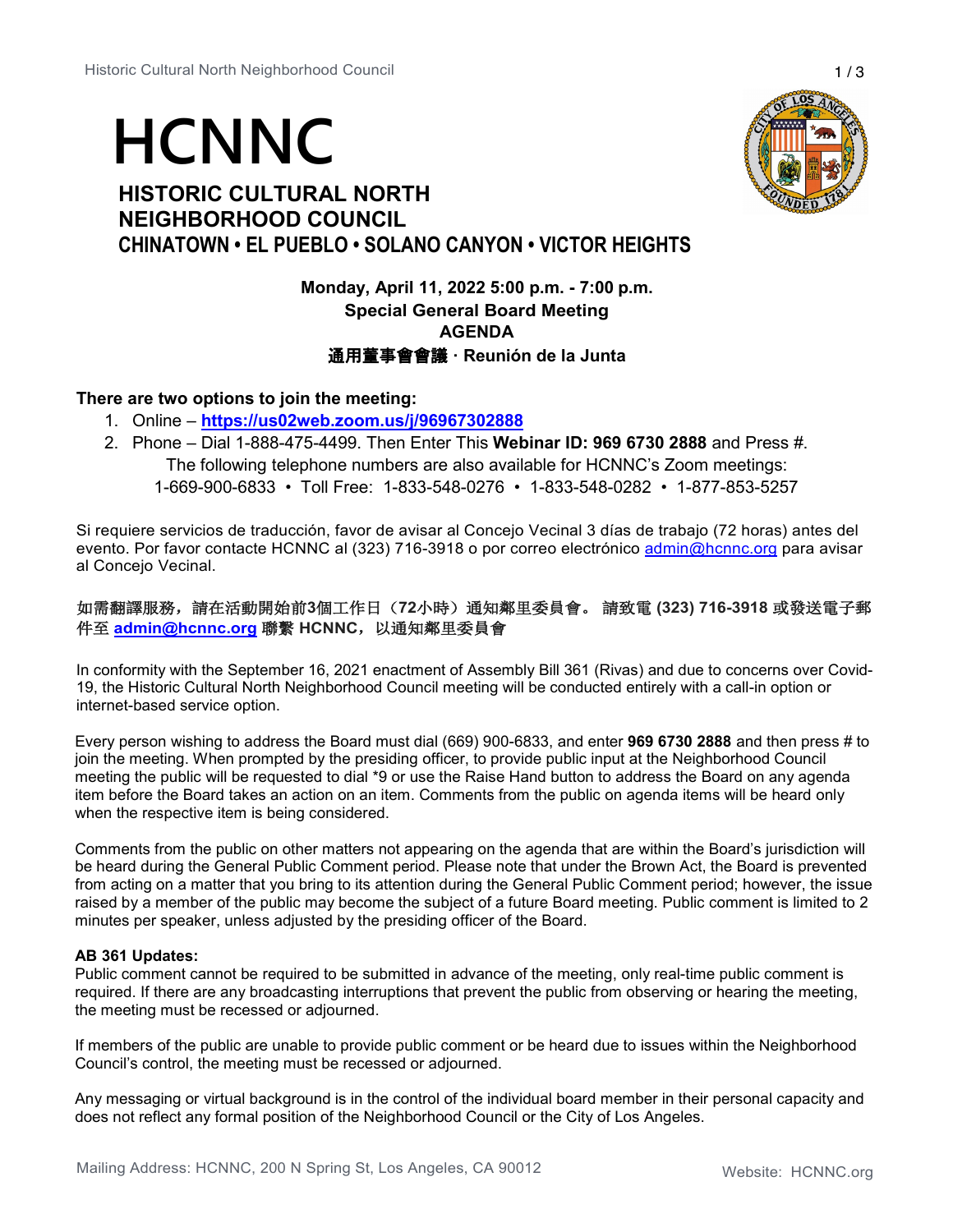Notice to Paid Representatives - If you are compensated to monitor, attend, or speak at this meeting, City law may require you to register as a lobbyist and report your activity. See Los Angeles Municipal Code §§ 48.01 et seq. More information is available at ethics.lacity.org/lobbying. For assistance, please contact the Ethics Commission at {213) 978-1960 or [ethics.commission@lacity.org](mailto:ethics.commission@lacity.org)

# 1. **CALL TO ORDER & ROLL CALL**

- 2. **General Public Comment on Non-Agenda Items** (Up to two minutes max per speaker)
- 3. Discussion and possible action to approve Monthly Expenditure Report (MER) for the month of February 2022.
- 4. Discussion and possible action to approve up to five (5) Community Impact Statement (CIS) Filers. The CIS filers will be responsible for submitting Neighborhood Council approved community impact statements to the CIS Portal.
- 5. Discussion and possible action to approve a Community Impact Statement (CIS) for additional rent relief for the merchants of the El Pueblo de Los Angeles State Monument. Their landlord is the City of Los Angeles. [CF 20-0882.](https://cityclerk.lacity.org/lacityclerkconnect/index.cfm?fa=ccfi.viewrecord&cfnumber=20-0882)
- 6. Discussion and possible action to appoint a liaison for the Housing Authority of the City of Los Angeles, Community Advisory Council. The liaison will attend the Community Advisory Council meetings and report back to the Board.

## 7. **COMMITTEE APPOINTMENTS**

- a. Discussion and possible motion to appoint a Board Member of the HCNNC as the chairperson of the Budget and Finance Committee. Appointment ends with the certification of the Neighborhood Council 2023 Election Cycle for the HCNNC.
- b. Discussion and possible motion to appoint up to three (3) Board Members and any stakeholder of the HCNNC as members of the Budget and Finance Committee. Appointment ends with the certification of the 2023 Neighborhood Council Election Cycle for the HCNNC.
- c. Discussion and possible motion to appoint a Board Member of the HCNNC as the chairperson of the Outreach and Communications Committee. Appointment ends with the certification of the Neighborhood Council 2023 Election Cycle for the HCNNC.
- d. Discussion and possible motion to appoint up to three (3) Board Members and any stakeholder of the HCNNC as members of the Outreach and Communications Committee. Appointment ends with the certification of the 2023 Neighborhood Council Election Cycle for the HCNNC.
- e. Discussion and possible motion to appoint a Board Member of the HCNNC as the chairperson of the Planning and Land Use Committee. Appointment ends with the certification of the Neighborhood Council 2023 Election Cycle for the HCNNC.
- f. Discussion and possible motion to appoint up to three (3) Board Members and any stakeholder of the HCNNC as members of the Planning and Land Use Committee. Appointment ends with the certification of the 2023 Neighborhood Council Election Cycle for the HCNNC.

## 8. Board Member Comments and Announcements

# **Adjournment**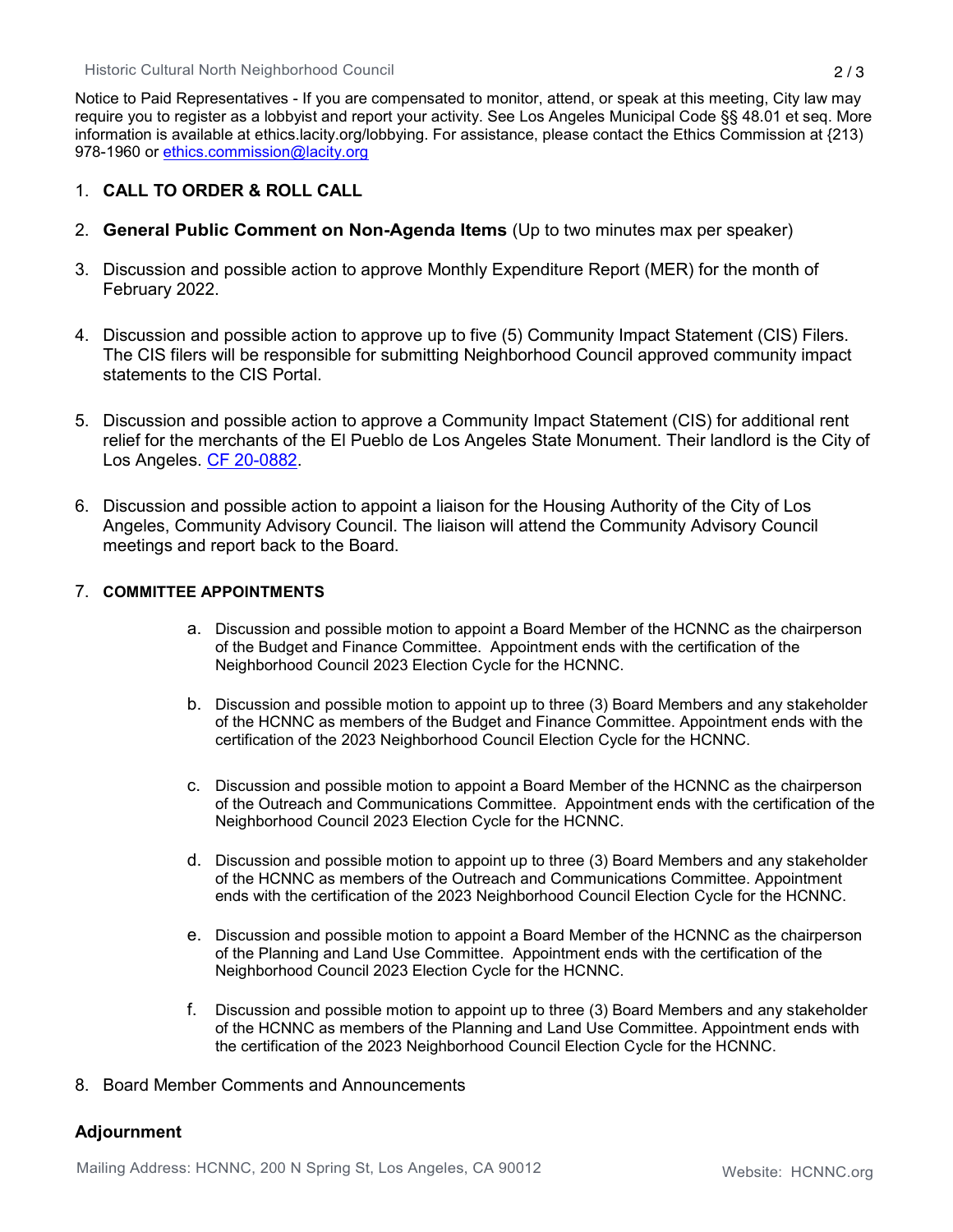### **Officers**

| <b>Wilson Gee</b><br>Chair                                                                                                    | <b>Tony Quon</b><br>1st Vice-Chair                                                                                   | Ne Hung Hom<br>2nd Vice-Chair                                   | <b>Esther Woojan</b><br>Secretary                                    | <b>Valerie Hanley</b><br>Treasurer                                 |  |  |  |
|-------------------------------------------------------------------------------------------------------------------------------|----------------------------------------------------------------------------------------------------------------------|-----------------------------------------------------------------|----------------------------------------------------------------------|--------------------------------------------------------------------|--|--|--|
| <b>Neighborhood Representatives</b>                                                                                           |                                                                                                                      |                                                                 |                                                                      |                                                                    |  |  |  |
| <b>Xiao Ping Liang</b><br>Chinatown At-Large Business<br>Owner/ Employee/ Non-Profit/<br><b>Property Owner Representative</b> | Mei Wah Lau<br>Chinatown Business Owner/<br><b>Employee Representative</b>                                           | Wai So Yuan<br>Chinatown Non-Profit<br>Representative           | <b>Tuong Hoang</b><br>Chinatown Residential<br>Representative        | Ne Hung Hom<br>Chinatown Residential<br>Representative             |  |  |  |
| <b>Paul Hanley</b><br>El Pueblo At-Large Business<br>Owner/ Employee/ Non-Profit/<br><b>Property Owner Representative</b>     | Norma Garcia<br>El Pueblo Business Owner/<br><b>Employee Representative</b>                                          | <b>Valerie Hanley</b><br>El Pueblo Non-Profit<br>Representative | <b>Huiling Cai</b><br>Solano Canyon Residential<br>Representative    | <b>Phyllis Ling</b><br>Solano Canyon Residential<br>Representative |  |  |  |
| <b>Wilson Gee</b><br>Solano Canyon Business<br>Owner/ Employee/ Non-Profit/<br><b>Property Owner Representative</b>           | <b>Steve Rice</b><br>Victor Height Business Owner/<br>Employee/ Non-Profit/ Property-<br><b>Owner Representative</b> | Don Toy<br>Victor Heights Residential<br>Representative         | <b>Esther Woojan</b><br>Victor Heights Residential<br>Representative | <b>Bryce Louie</b><br>At-Large Youth<br>Representative             |  |  |  |
| Miho Murai<br>At-Large Representative                                                                                         | <b>Tony Quon</b><br>At-Large Representative                                                                          |                                                                 |                                                                      |                                                                    |  |  |  |

## **Public Input at Neighborhood Council Meetings**

The public is requested dial \*9, when prompted by the presiding officer, to address the Board on any agenda item before the Board takes an action on an item. Comments from the public on agenda items will be heard only when the respective item is being considered. Comments from the public on other matters not appearing on the agenda that are within the Board's jurisdiction will be heard during the General Public Comment period. Please note that under the Brown Act, the Board is prevented from acting on a matter that you bring to its attention during the General Public Comment period; however, the issue raised by a member of the public may become the subject of a future Board meeting. Public comment is limited to 2 minutes per speaker, unless adjusted by the presiding officer of the Board.

### **Public Posting of Agendas**

Neighborhood Council agendas are posted for public review as follows:

- Solano Avenue Elementary School, 615 Solano Avenue, Los Angeles, CA 90012
- Public Notice Board, Plaza el Pueblo de Los Angeles (in front of 555 N Main St, Los Angeles, CA 90012)
- [www.hcnnc.org](http://www.hcnnc.org/)
- You can also receive our agendas via email by subscribing to L.A. City's Early Notification System at https:/[/www.lacity.org/subscriptions](http://www.lacity.org/subscriptions)

## **The Americans With Disabilities Act**

As a covered entity under Title II of the Americans with Disabilities Act, the City of Los Angeles does not discriminate on the basis of disability and, upon request, will provide reasonable accommodation to ensure equal access to its programs, services and activities. Sign language interpreters, assistive listening devices and other auxiliary aids and/or services, may be provided upon request. To ensure availability of services, please make your request at least 3 business days (72 hours) prior to the meeting you wish to attend by contacting the Department of Neighborhood Empowerment by email: [NCSupport@lacity.org](mailto:NCSupport@lacity.org) or phone: (213) 978-1551.

#### **Public Access of Records**

In compliance with Government Code Section 54957.5, non-exempt writings that are distributed to a majority or all of the Board in advance of their meetings, may be viewed 200 N Spring St, Los Angeles, California 90012, or at our website: [www.hcnnc.org](http://www.hcnnc.org/) or at the scheduled meeting. In addition, if you would like a copy of any record related to an item on the agenda, please contact HCNNC at (323) 716-3918 or emai[l hcnnc.board@gmail.com.](mailto:hcnnc.board@gmail.com)

#### **Servicios De Traducción**

Si requiere servicios de traducción, favor de notificar a la oficina 3 días de trabajo (72 horas) antes del evento. si necesita asistencia con esta notificación, por favor llame al (323) 716- 3918

翻译服务 如果您需要翻译服务,请在活动开始前 3 个工作 (72 小时)通知办公室。 如果您在此通知中需要帮助,请致 电(323) 716-3918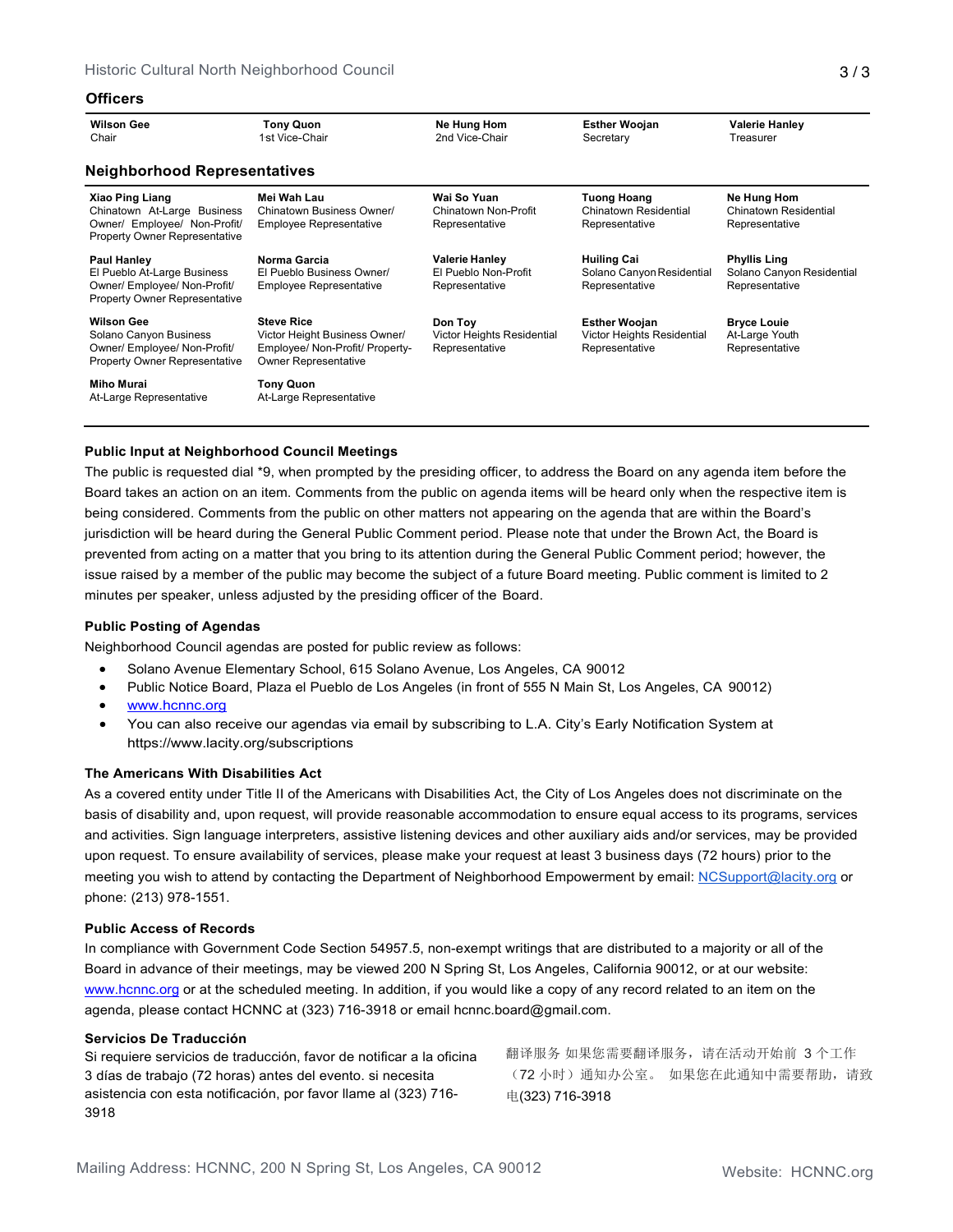# **HCNNC**



# 歷史文化北鄰里委員會 **CHINATOWN • EL PUEBLO • SOLANO CANYON • VICTOR HEIGHTS**

# **2022**年**4**月**11**日,星期一,晚上**5**點 **-** 晚上**7**點 特別董事會會議

# 會議議程

# 通用董事會會議 **· Reunión de la Junta**

# 有兩種方式來參加會議:

- 1. 線上 **https://us02web.zoom.us/j/96967302888**
- 2. 電話 撥打 1-888-475-4499. 然後輸入**Webinar ID**(線上會議)**: 969 6730 2888** 然後按#。

也可以撥打以下電話參加HCNNC的Zoom會議:

1-669-900-6833 • 免費電話: 1-833-548-0276 • 1-833-548-0282 • 1-877-853-5257

Si requiereservicios de traducción, favor de avisar al ConcejoVecinal 3 días de trabajo (72 horas) antes delevento. Por favor contacte HCNNC al (323) 716-3918 o porcorreoelectrónicoadmin@hcnnc.org para avisar al ConcejoVecinal.

# 如需翻譯服務,請在活動開始前**3**個工作日(**72**小時)通知鄰里委員會。請致電 **(323) 716-3918** 或發送 電子郵件至**admin@hcnnc.org**聯繫**HCNNC**,以通知鄰里委員會

未遵守2021年9月16日通過的加州議會361法案(Rivas), 也因為Covid-19新冠肺炎的關係, 歷史文化北鄰里 委員會的會議將會全面以打電話或網絡的方式舉行。

每位需要在會議中發言的人需要撥打(669) 900-6833,然後輸入**969 6730 2888,**再按#以此來加入會議。在 主持人的指示下,當公眾想要在鄰里委員會會議中發表意見時可以按\*9鍵或使用"舉手"功能,叫到名字後就 可以針對會議議程中的事項發表意見,然後董事會再採取行動。只有在審議相關事項時才會聽取公眾對該事 項的評論。

在董事會管轄內的其他非會議議程公眾評論將會在"總公眾評論"時間段聽取。請注意,因為《布朗法案》, 在"總公眾評論"時間公眾發表的意見,董事會無法立即採取任何行動,但是該意見可以作為將來董事會會議中 的討論事項。每位發言人有2分鐘的評論時間,除非董事會主持人做出其他調整。

# **AB 361**號法案更新:

不能要求公眾在會議前提交公眾評論,只可以實時的發表公眾評論。如果有任何的廣播原因導致公眾無法觀 看或聽到會議,那麼必須暫停或終止會議。

如果是因為鄰里委員會的問題而造成公眾無法聽到或表達公眾評論,那麼必須暫停或終止會議。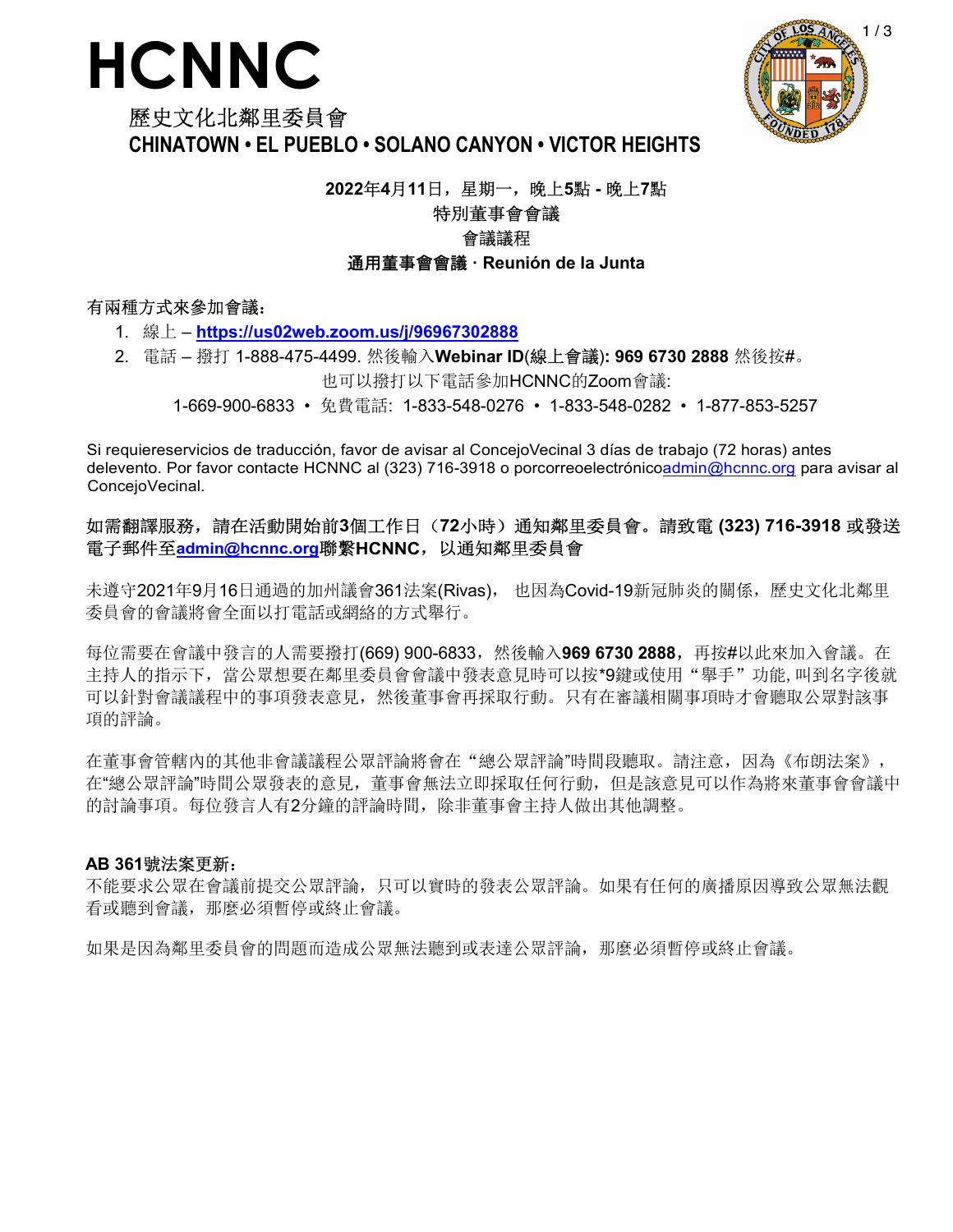董事會成員的視頻背景影像或信息都是有他們個人所控制的,並不代表鄰里委員會或洛杉磯市的任何立場  $\bullet$ 

致收費代表通知 - 如果你是在有收取酬勞的情況下來監督或出席此次會議, 或者在會議中發言, 本市法律 可能要求你作為遊說者進行註冊,並報告你的活動。參考《洛杉矶市政法规》第48.01條等。欲知更多信息 ,請搜尋網站ethics.lacity.org/lobbying。 如有需要幫助,請聯繫道德準則委員會,致電(213)978-1960或發 郵件到ethics.commission@lacity.org。

# 1. 開始會議和董事會點名

- 2. 公眾評論非會議議程事項(每位演講人最多兩分鐘)
- 3. 討論並有可能採取行動批准2022年2月的月度支出報告(MER)。
- 4. 討論並有可能採取行動批准最多五份社區影響聲明(CIS)文檔。CIS申請者將負責向CIS網站提交經鄰里 委員會批准的社區影響聲明。
- 5. 討論並有可能採取行動批准社區影響聲明,支持El Pueblo洛杉磯州立紀念碑獲取租金援助。他們的房 東是洛杉磯市。CF 20-0882
- 6. 討論並有可能採取行動委任洛杉磯市房屋委員會社區咨詢委員會的聯絡人。聯絡人需要參加社區咨詢委 員會的會議並向董事會報告。

## 7. 委員會任命

- a. 討論並有可能採取行動委任一名HCNNC的董事會成員擔任預算和財務委員會的主席。任命直到 HCNNC2023年選舉週期的鄰里委員會認證後結束。
- b. 討論並有可能採取行動委任最多三名HCNNC的董事會成員或任何權益人擔任預算和財務委員會 的主席。任命直到HCNNC2023年選舉週期的鄰里委員會認證後結束。
- c. 討論並有可能採取行動委任一名HCNNC的董事會成員擔任宣傳和交流委員會的主席。任命直到 HCNNC2023年選舉週期的鄰里委員會認證後結束。
- d. 討論並有可能採取行動委任最多三名HCNNC的董事會成員或任何權益人擔任宣傳和交流委員會 的主席。任命直到HCNNC2023年選舉週期的鄰里委員會認證後結束。
- e. 討論並有可能採取行動委任一名HCNNC的董事會成員擔任規劃和土地使用委員會的主席。任命 直到HCNNC2023年選舉週期的鄰里委員會認證後結束。
- f. 討論並有可能採取行動委任最多三名HCNNC的董事會成員或任何權益人擔任規劃和土地使用委 員會的主席。任命直到HCNNC2023年選舉週期的鄰里委員會認證後結束。
- 8. 董事會成員意見和公告

# 休會